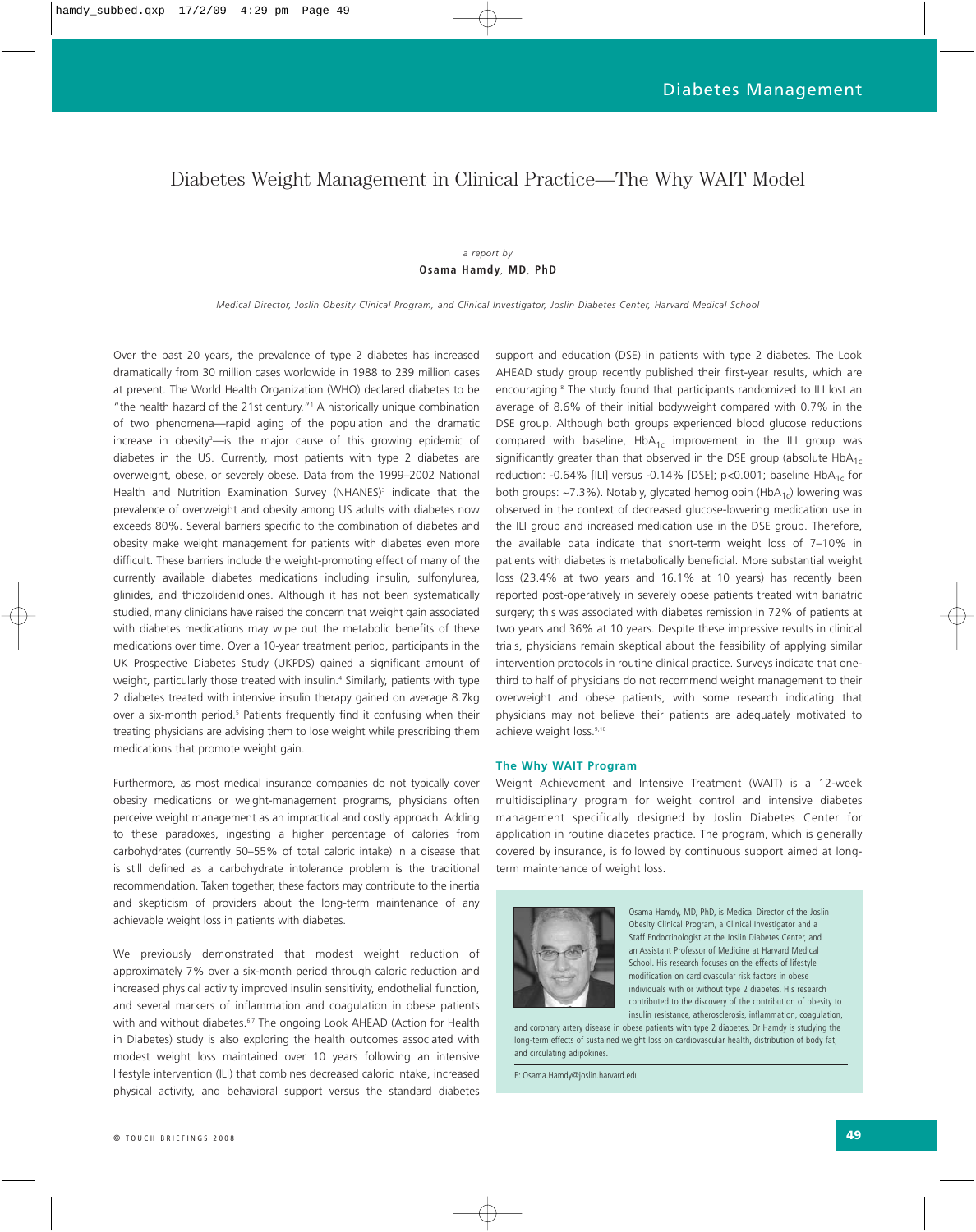# **Table 1: Weight-specific Effects of Available Classes of Diabetes Medication**

| Diabetes Medications Associated with Weight Gain (Weight Fury)                   | Diabetes Medications Associated with Weight Loss or Weight-neutral (Weight-friendly) |
|----------------------------------------------------------------------------------|--------------------------------------------------------------------------------------|
| Sulfonylureas                                                                    | Metformin                                                                            |
| Glyburide, glipizide, glimepiride: ~4.4lb weight gain                            | Weight-neutral or up to $\sim$ 6.6lb weight loss                                     |
| Glinides                                                                         | Amylin analog                                                                        |
| Nateglinide: $0.7-2.0$ lb weight gain; repaglinide: $\sim$ 2.2-6.6lb weight gain | Pramlintide: $\sim$ 3.3lb weight loss                                                |
| Thiazolidinediones                                                               | Glucagon-like peptide-1 receptor agonist                                             |
| Pioglitazone, rosiglitazone: ~2.2-6.6lb weight gain                              | Exenatide: short-term: $\sim$ 3.3lb weight loss; long-term: $\sim$ 8.8lb weight loss |
|                                                                                  | Dipeptidyl peptidase-4 inhibitor                                                     |
|                                                                                  | Sitagliptin: weight-neutral                                                          |

# *Intensive and Interactive Diabetes Medication Adjustments*

For the Why WAIT intervention, antihyperglycemic medications were classified into two groups: those known to promote weight gain (weight-fury diabetes medications) and those associated with weight loss or that are weight-neutral or associated with minimal weight gain (weight-friendly diabetes medications) (see *Table 1*). Without compromising diabetes control, medication regimens were adjusted to facilitate weight loss by using more of the weight-friendly diabetes medications, if covered by the participant's medical insurance, and reducing or eliminating others that promote weight gain. In patients treated with insulin and with prior good diabetes control (HbA $_{1c}$  <7%), hypoglycemia is an immanent risk that may aggravate hunger and consequently slow weight reduction. Such participants were advised to reduce their prandial insulin by ~20–30% at the start of the program. Patterns and timing of existing insulin regimens were also adapted to maximize glycemic benefit and to enhance weight loss. For example, in patients treated with pramlintide and prandial insulin, injecting the pramlintide before meals and the short-acting insulin immediately after meals was preferred. As appetite is frequently suppressed by pramlintide, patients usually eat much less than expected; by administering the short-acting insulin after meals, patients had the opportunity to calculate the short-acting insulin dose based on the food that was actually consumed, not on what they presumed to eat. This tactic minimized both hypoglycemic risk and the consumption of unneeded calories to cover pre-planned prandial insulin. When post-prandial short-acting insulin was preferred, we used glulisine insulin for its quicker onset of action.<sup>11</sup> Despite the controversy, glargine insulin and neutral protamine Hagedorn (NPH) insulin were frequently changed to detemir insulin for its weight advantage.12,13 Regarding oral medications, both metformin and sitagliptin were preferred for their weight neutrality. Metformin dose was frequently increased. On the other hand, sulfonylureas, glinides, and thiozolidenidiones were reduced or eliminated. Exenatide was frequently added to oral medications for its weight benefit; pramlinitide was frequently added to mealtime insulin for the same reason.

Substituting or adjusting medications requires close monitoring of glucose control. Each participant was asked to monitor blood glucose at least four to six times/day (before each meal, before and after exercise, and at bedtime) using a glucose meter with a log memory. In addition, patients treated with insulin and pramlintide were encouraged to monitor their blood glucose two hours after each meal.

The meters were downloaded at the beginning of each weekly session. Diabetes medications were adjusted by a diabetes nurse practitioner and a certified diabetes educator according to the weekly blood glucose pattern. As weight reduction progressed, interactive and progressive adjustment of diabetes medications were frequently needed as guided by close monitoring of blood glucose. This tactic reduced the risk for hypoglycemia that might prevent further weight loss. Patients were also medically evaluated for 30 minutes at weeks four and eight by a nurse practitioner and at week 12 by a diabetologist.

# *Structured Modified Dietary Intervention*

All participants received dietary evaluation by registered dietitian (RD). The evaluation included a review of dietary history and 24-hour recall of typical daily intake, review of adherence to dietary instructions during previous weight-management attempts, and evaluation of possible concerns or barriers to comply with the program's structured-meal plan. Based on the typical caloric intake from the 24-hour dietary recall, each participant received a meal plan with a 500-calorie reduction rounded to the nearest 1,200, 1,500, or 1,800 calorie level. With few exceptions, most men started on an 1,800-calorie diet plan and most women on a 1,500-calorie diet plan.

These meal plans were developed according to the Joslin Nutrition Guidelines for obese patients with diabetes to provide approximately 40% of daily caloric intake from carbohydrate, with a total daily intake of no less than 130gm per day, 30% from protein (to minimize lean-mass loss during weight reduction), and the remaining 30% from fat.14,15 Trans-fats were entirely eliminated and saturated fat was reduced to 10% in general, and to 7% in patients with elevated low-density lipoprotein cholesterol (LDL) (>100mg/dl). All participants were instructed to use a nutritionally complete meal replacement for both breakfast and lunch. The meal replacement selected for the Why WAIT program was BOOST® Glucose Control™ (Nestlé Medical Nutrition, Inc., Minneapolis). Participants were encouraged to eat two snacks between meals. A list of six choices of 100- and 200-calorie snacks (such as fruits and nuts) was provided. For dinner, participants were instructed to select from 14 different menus. Each dinner menu included meal ingredients, nutrition facts, and cooking instructions. Three menu books were designed for the 1,200-, 1,500-, and 1,800-calorie meal plans. The full meal plan was consistent with Joslin Nutrition Guidelines, had a low glycemic index, and was high in fiber (~30g), particularly from fresh fruits and vegetables, and low in sodium (<800mg). Each participant was provided with a written description of the meal plan and a dietary logbook, and was instructed to record daily food intake throughout the program.

Participants who failed to achieve 3% weight reduction by the fourth week or 5% by the eighth week were advanced to the lower caloric level (e.g. 1,800–1,500 or 1,500–1,200). This approach was rarely used as most patients achieved targets in that time-frame. Two weeks prior to program completion, participants were provided with alternative menus for breakfast and lunch that contained similar choices designed to be equivalent in caloric content and dietary composition to the meal replacements. They were given the option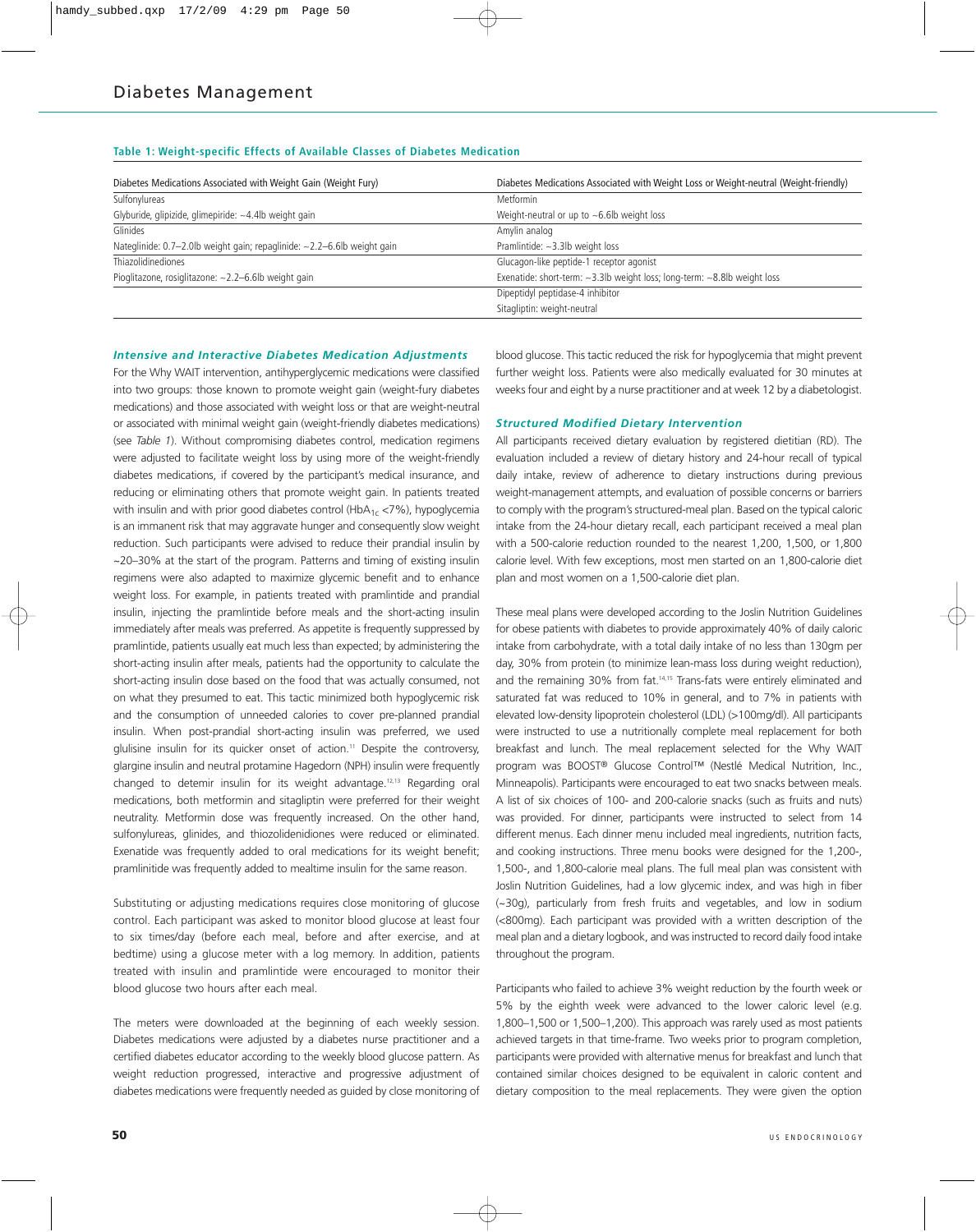to follow the breakfast and lunch menus, to continue the meal replacements, or to use them interchangeably. Underlying all of these steps was the goal of designing individualized plans that could be maintained over the long term. Many patients found it helpful to have a structured dietary intervention that included specific suggestions for daily meals. This approach increased adherence and was easier to follow than a list of general guidelines.

## *Graded, Balanced, and Individualized Exercise Plan*

Prior to starting the exercise plan, an evaluation of exercise capacity, an ophthalmological examination, an electrocardiogram, and, in most cases, an exercise stress test were conducted. Participants met individually with an exercise physiologist (EP) to construct an individualized exercise plan responsive to their lifestyles. The exercise plan was based on each participant's health status and exercise capacity. As obese individuals frequently have difficulty exercising, this process required careful attention. In general, the level of intensity of exercise was set above the minimum required to improve the participant's current exercise capacity, but below a level that might evoke abnormal clinical signs or symptoms. The exercise plan included a balanced mix of aerobic exercise (cross- and interval training) to promote the development and maintenance of cardiovascular health, resistance exercise (circuit and superset training) to enhance muscular strength and improve performance of daily living, and flexibility exercise (stretching) to enhance functional capabilities and reduce the risk for injury. The exercise plan included a weekly 60-minute exercise session under the supervision of EP at the clinic gymnasium. In addition, each participant received an individualized exercise plan to conduct independently at home throughout the week. Participants were instructed to progress gradually during the initial 12 weeks of intervention, from 20 minutes (continuous or intermittent) four days/week to 60 minutes six days/week. On completion of the initial 12 weeks, they were instructed to continue to exercise independently for 60 minutes/day, six days/week, if possible. Emphasis was placed on moderate-intensity exercise, such as walking 20-minute miles, rather than strenuous exercise, and on strength training to maintain lean-muscle mass during weight loss.

Strength training not only improves muscle strength, but also offers an alternative to aerobic exercise for improving glucose control without increasing possible chances of injuries.<sup>16</sup> This modality of exercise has been proved to improve glucose disposal in patients with diabetes<sup>17</sup> and maintain bone mineral density and content during weight loss.18 As patients who are not used to exercising find it difficult to incorporate physical activity into daily practice, a variety of exercises were offered to avoid boredom.

### *Cognitive Behavioral Support*

Group behavioral support sessions, led by a clinical psychologist, were conducted weekly during the initial 12 weeks of intervention, then once monthly during follow-up. The sessions incorporated the main components of cognitive-behavioral therapy for weight loss already validated in other clinical trials.19,20 These components included self-monitoring of eating and exercise, behavioral goal setting, stimulus control techniques, cognitive restructuring, assertive communication skills, stress management, and relapse prevention. The monthly support-group discussion was focused on active problem solving for relapse prevention and weight-loss maintenance.

#### *Adult Group Education*

Group didactic sessions were conducted each week for 30 minutes by diabetologist, an EP, an RD, or psychologists during the initial 12 weeks.

Participants were provided with hand-outs for future reference. Each session covered a different topic relevant to weight management and diabetes.

#### **Service Coding and Reimbursement**

The Why WAIT program was designed to offer multidisciplinary, complementary services with appropriate reimbursement in compliance with insurance regulations. All interventions described were affordable in routine clinical practice, especially those implemented in a group format. All services were recognized as reimbursable, but levels of payment differed based on third-party payer requirements for authorizations and co-payments. Out-ofpocket expenses were limited to the \$100 enrollment fee to cover the additional administrative costs plus the regular co-payment at each of the initial 12 visits.

#### **Support Session**

Upon completion of the program, participants were advised to come each month for a one-hour group support session. As attendance was unexpectedly poor in the first year, we switched the support program to one-on-one. Participants were advised to continue their follow-up with one provider of the intervention team on a monthly basis. In this support model, participants who needed ongoing support in one particular component of this multidisciplinary approach was advised to partner with the corresponding provider.

#### **Why WAIT Results**

The Why WAIT program started in September 2005. To date, 10 groups have completed the program. Each group included 10–15 participants. Application of this multidisciplinary intervention model in routine clinical practice resulted in a significant reduction in bodyweight and waist circumference. Eighty-five participants with mean age of 54.2.8±1.2 years (mean standard error [SE], approximately 20% above 70 years of age), diabetes duration of 9.8±1.1 years, weight of 237.7±4.6lb, body mass index (BMI) of  $38.4\pm0.6$ kg/m<sup>2</sup>, HbA<sub>1c</sub> of 7.5 $\pm$ 0.14%, and waist circumference of 46.7±0.6 inches were followed for an average duration of 357 days.

After 12 weeks, they were able to reduce their initial weight by an average of 24.6±1.2lb (-10.3%; p<0.001), and their waist by 3.6±0.24 inches (p<0.001). Except for the first week, weight loss was steadily progressive over time and ranged from 1.2 to 2.5lb/week. The reduction in waist circumference was associated with a significant reduction in the waist–hip ratio  $(0.932\pm0.01-0.916\pm0.01; p<0.001)$ , indicating that weight loss was predominantly from the central area. Although we did not quantify visceral or intra-hepatic fat in this cohort, the significant reduction in liver transaminases at 12 weeks (p<0.001) appears to suggest their reduction.<sup>21,22</sup> After approximately one year, weight remained lower by 18.2±2.2lb (-7.6±0.9%; p<0.001) from baseline. Fifty-five percent of participants continued to lose weight or gained fewer than 5lb from the end of the initial 12 weeks. The remaining 45% regained >5lb, but their one-year weight remained lower than baseline by -2% (see *Figure 1*). Due to the relatively higher percentage of protein intake and incorporation of strength exercise, the average reduction in the fat-free mass was relatively small, and consequently, the lean–fat ratio significantly increased (p<0.001). Maintenance of fat-free mass during weight reduction may have helped participants maintain a reasonable amount of energy expenditure by the end of the program, and possibly helped them to maintain the achieved weight loss.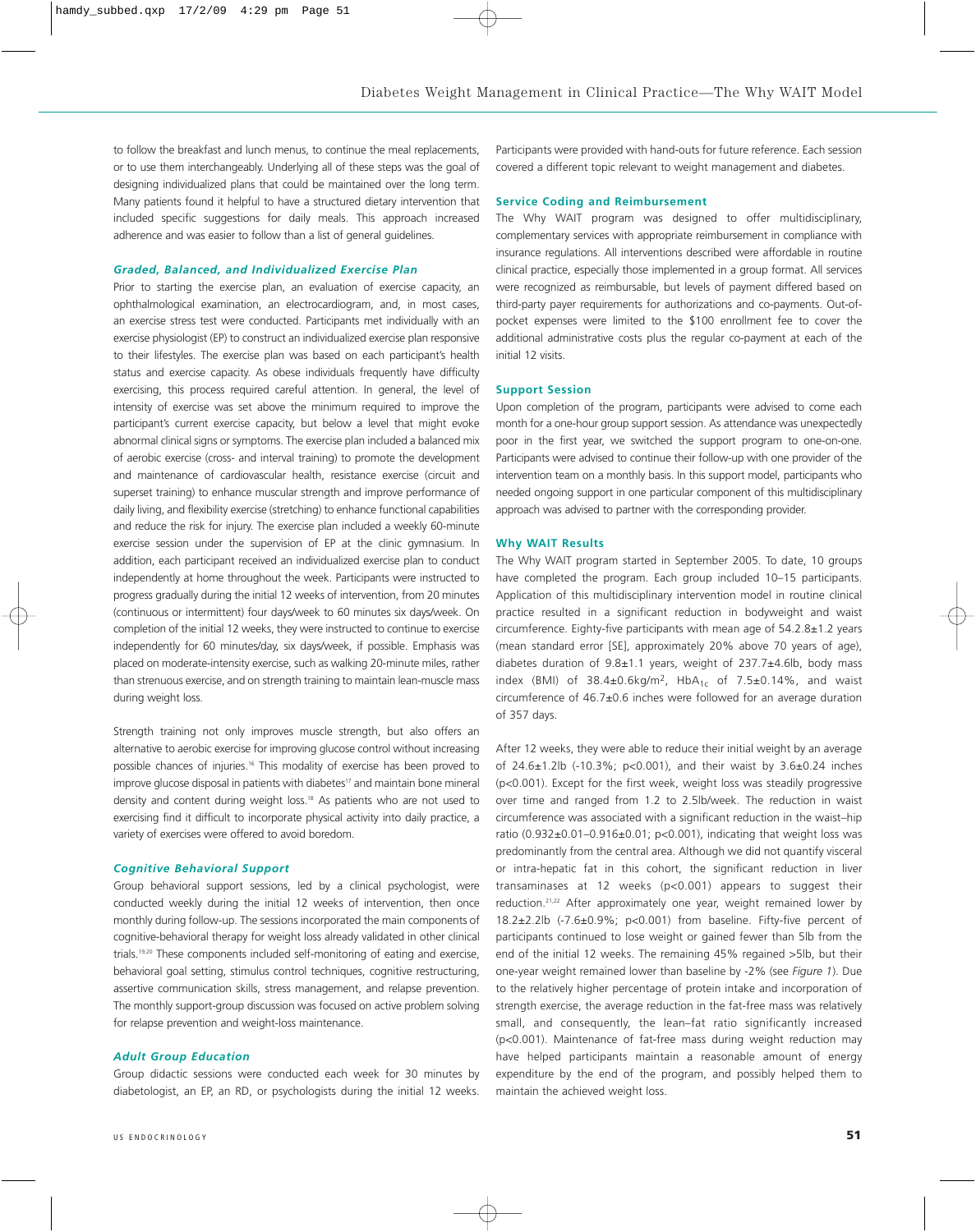



*Losers refer to those who continue to lose weight or who gained <5lb from the end of the initial 12 weeks. Gainers refer to those who regained >5lb after the initial 12 weeks.*



**Figure 2: Change in Urinary Albumin/Creatinine Ratio After 12 Weeks and One Year of the Why WAIT Program in Patients with Diabetes**

HbA<sub>1c</sub> decreased significantly from 7.5±0.14 to 6.6±0.12% (p<0.001). At 12 weeks, 82.3% achieved the target  $HbA_{1c}$  of <7% and 69.4% were able to reduce their HbA<sub>1c</sub> to <6.5%. Reduction in HbA<sub>1c</sub> correlated significantly with the percentage reduction in BMI (p<0.05). Participants who maintained weight loss for a year also maintained the significant reduction in HbA<sub>1c</sub>. Systolic blood pressure (BP) was reduced significantly at both 12 weeks and one year from a baseline of 128.1±1.7mmHg (-5.5±1.7mmHg; p<0.01, -5.5±1.8mmHg; p<0.01, respectively). Similarly, diastolic BP reduced significantly from a baseline of 75.5±0.8 mmHg (-3.3±1.mmHg; p<0.01, -3.4±0.9 mmHg; p<0.001, respectively).

The lipid profile improved significantly at 12 weeks (total cholesterol by -10.8±1.5% from a baseline of 166.9±3.4mg/dl; p<0.001, triglycerides by -18.2±3.8% from a baseline of 130.1±7.1mg/dl; p<0.001, LDL by - 9.6±2.4% from a baseline of 101.2±3.3mg/dl; p<0.001), but were mostly back to baseline at one year except high-density lipoprotein (HDL), which was significantly higher than the baseline of 42.8±1mg/dl (+9.5±3.4%; p<0.01). While most clinical trials of weight loss showed significant reductions in triglycerides and increases in HDL cholesterol, there were minimal or no changes seen in the LDL cholesterol and the non-HDL cholesterol.6,8,23 In this intervention model, both triglycerides and LDL

cholesterol decreased significantly. The significant reduction in LDL cholesterol is particularly unique to this intervention model and may be related to its distinctive dietary composition and/or the use of meal replacements with controlled fat content. Reduced saturated fat and increased mono- and polyunsaturated fat and dietary fiber may also contribute to such lipid outcomes. A similar reduction in LDL was seen in one trial that used a comparable dietary composition.<sup>24</sup>

While HDL cholesterol showed minimal but significant reduction at 12 weeks (-3.6±1.5%; p<0.01), both non-HDL cholesterol and the total cholesterol/HDL cholesterol ratio decreased significantly, indicating that this resultant lipid profile is possibly less atherogenic. The changes in lipid profile with this intervention are attributed solely to weight loss, as hypolipidemic medications did not change during the intervention period. C-reactive protein (CRP) decreased significantly at 12 weeks from an average of 6.0±0.85 to 4.2±0.65mg/l (p<0.01), and was found to correlate with percentage weight loss (r=0.3; p<0.05). Such changes in the CRP serum level may indicate a possible reduction in cardiovascular risk.

Due to the higher percentage of calories from protein in the Why WAIT meal plan, we excluded patients with renal impairment (serum creatinine >1.5mg/dl and/or severe microalbuminuria). Both blood urea nitrogen (BUN) and serum creatinine did not change with this intervention, while a significant improvement in urinary albumin/creatinine ratio was noticed at 12 weeks (p<0.01). This significant improvement was maintained after one year of follow-up (see *Figure 2*). Such improvement may be explained by a reduction of the mean BP. However, one recent study showed that the long-term improvement in renal function after weight loss may not be related to the improvement in glomerular filtration rate (GFR) but, rather, is attributable to the decrease in BMI and to the improvement of other weight-related metabolic factors.25 The use of a formula diet has also been shown to improve kidney function in patients with diabetic nephropathy.<sup>26</sup>

While the percentage of calories from protein was increased from an average of 15% to 30%, the total amount of protein per day did not change considerably due to the overall reduction in the daily caloric intake. It has been shown that moderate changes in dietary protein intake cause adaptive alterations in renal size and function without adverse effects.<sup>27</sup> Meanwhile, increasing the percentage of calories from protein to 30% was associated with a significant decrease in the 24-hour integrated glucose area and percentage  $HbA_{1c}$  irrespective of weight loss or the carbohydrateto-fat ratio.<sup>28</sup> In a one-year randomized clinical trial, a high-protein weightreduction diet was found to have a more favorable cardiovascular risk profile than a low-protein diet with similar weight reduction in people with type 2 diabetes.<sup>29</sup>

Significant changes in diabetes medications were also seen in response to weight reduction in the Why WAIT program (see *Table 2*). Twenty-one percent of the Why WAIT patients on short-acting insulin were able to stop it completely by the end of the program. In the remaining patients on insulin therapy, the daily dose of long-acting analog insulins was reduced by an average of 55% and of short-acting analog insulins by 54%. Almost twothirds of the patients on sulfonylureas were able to stop them while the remaining participants reduced their dose by 35–41%. Similar observations were seen with thiazolidinediones. The number of patients on metformin did not change, but the dose was slightly increased. In 17 patients on oral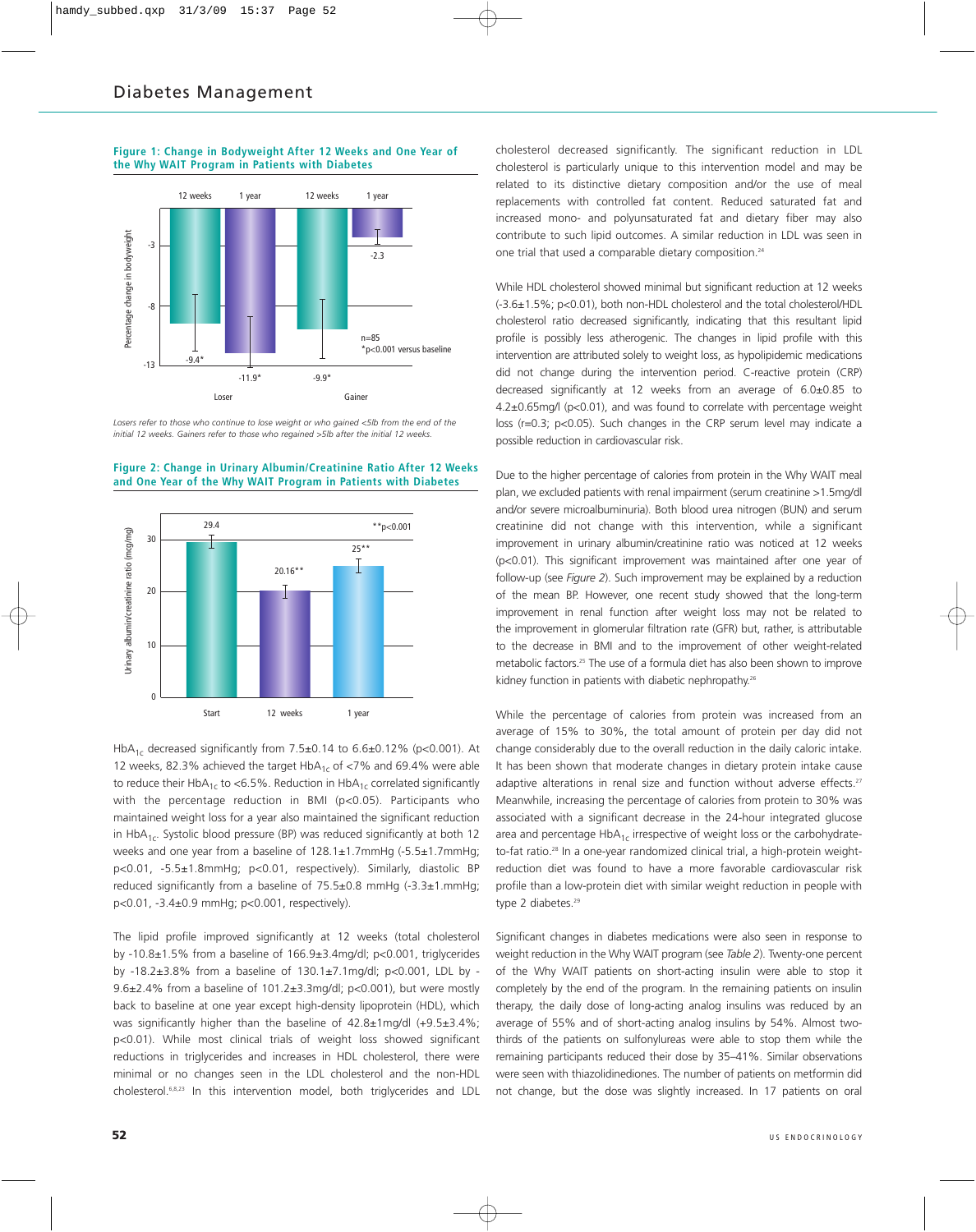medications exenatide was added, and in another nine patients on prandial insulin pramlinitide was added. The average cost saving on diabetes medications during the 12 weeks was \$140.34/ patient, which is projected to be \$561.37/patient/year. A systematic review of 11 long-term studies with a follow-up of more than two years showed that mortality risk was reduced by 25% in patients with diabetes who intentionally lost a significant amount of weight.<sup>30</sup> It is important to observe this cohort for a much longer duration before drawing such a conclusion, and to try to determine which factors are specifically associated with long-term positive results.

Compliance with the Why WAIT program was high. The attendance of patients throughout the 12 weeks was excellent. While it was expected that participants might miss an average of 20% of the intervention sessions, only 7% of the sessions were missed. Conducting this program during the evening hours (5–7pm) might have improved compliance as it would not have conflicted with the working schedules of participants. It also seems that the improved glucose control, as clearly observed through frequent blood glucose monitoring, was another important motivational tool. Acceptance of the meal replacement and the structured dinner menus was high. The majority of participants were able to tolerate meal replacement throughout the entire intervention period. Meanwhile, more than half of participants voluntarily elected to continue them after the initial 12 weeks. Considering that diabetes is a costly chronic disease, a direct cost saving on diabetes medications is encouraging, especially when taken together with potential indirect cost savings that may result from improved metabolic control and quality of life. Additional studies are needed to evaluate the long-term cost-effectiveness of this intervention model in relation to the improved quality of life. According to a previous cost model, the one-year total healthcare cost saving following a 1% weight loss in patients with type 2 diabetes was \$213, and the diabetes-related healthcare cost saving was \$131.<sup>31</sup> These numbers project to an annual decrease in total healthcare cost of ~\$1,619, with a diabetes-related cost of ~\$996 with implementation of the Why WAIT Program.  $HbA_{1c}$  decreased by an average of 1%. Previous reports showed that a ~1% drop of HbA<sub>1c</sub> leads to cost savings of \$776/patient/year. These figures taken together suggest that implementation of the Why WAIT program may be cost-effective.

Although the results of the Why WAIT program were much better than many other intervention models, we have to be cautious in over-promoting this model for universal intervention as most institutions do not have similar resources. Until this model is replicated in other diabetes clinical practices, we should limit our interpretation of these good results to the current intervention center. However, in our opinion, many reasons could explain these exceptional short- and long-term results, which include:

- comprehensive patient evaluation by an experienced team for inclusion in and exclusion from the program;
- change in diabetes medications, specifically the reduction or elimination of weight-promoting medications;
- continuous monitoring of blood glucose and frequent adjustment of diabetes medications on a weekly basis;
- change in diet composition by reducing percentage of carbohydrates to 40% and increasing percentage of protein to 30%;
- use of meal replacement with controlled diet composition;
- increase percentage of resistance exercise and gradual increase of exercise duration;

# **Table 2: Changes in Diabetes Medications After versus Before the Why WAIT Program**

| Antidiabetic<br>Medication | Before Number of<br>Patients (Dose/Day) | After Number of<br>Patients (Dose/Day) | % Change<br>Number (Dose) |
|----------------------------|-----------------------------------------|----------------------------------------|---------------------------|
| Sulfonylureas              |                                         |                                        |                           |
| Glyburide                  | 6(9.5mq/d)                              | $2(6.2 \text{mg/d})$                   | $-67$ ( $-35\%$ )         |
| Glipizide                  | 8 (11.25mg/d)                           | 3(6.6mg/d)                             | $-63$ $(-41\%)$           |
| <b>Thiazolidinediones</b>  |                                         |                                        |                           |
| Pioglitazone               | $8(28.1 \text{mg/d})$                   | 1(15mg/d)                              | $-88(-47%)$               |
| Rosiglitazone              | $7(7.4 \text{mg/d})$                    | 2 (5mg/d)                              | $-71$ ( $-33\%$ )         |
| Metformin                  | 46 (1,664.1mg/d)                        | 47 (1,862mg/d)                         | $2(12\%)$                 |
| <b>Exenatide</b>           | 8 (15mcg/d)                             | 25 (17.6mcg/d)                         | 213 (17%)                 |
| Insulin                    |                                         |                                        |                           |
| <b>NPH</b>                 | 6 (47.5 unit/day)                       | 3 (41.7 unit/day)                      | $-50$ ( $-12\%$ )         |
| Long-acting analog         | 10 (60.9 unit/d)                        | 13 (27.2 unit/day)                     | $30(-55%)$                |
| Short-acting analog        | 14 (52.1 unit/d)                        | 11 (24.1 unit/day)                     | $-21$ ( $-54\%$ )         |
| Pramlinitide               | 2 (45 unit/d)                           | 11 (47.3 unit/d)                       | 450 (5%)                  |

*NPH = neutral protamine Hagedorn.*

## **Table 3: Comparison Between Two Models of Diabetes Management**

|                     | Classic Model<br>(Targeting $HbA_{1c}$ ) | <b>Alternative Model</b><br>(Targeting High Bodyweight) |
|---------------------|------------------------------------------|---------------------------------------------------------|
| <b>Medications</b>  | Increase over time                       | Possible reduction or stoppage                          |
| Cost                | Long-term increases                      | Long-term decreases                                     |
| Weight              | Mostly increases                         | Decreases or stationary                                 |
| $HbA_{1c}$          | May temporally decrease                  | Frequently decrease                                     |
|                     | Target may be achieved                   | More patients on target                                 |
| Cardiovascular risk | May decrease                             | Possibly decreases (improved lipids,                    |
|                     | (currently questionable?)                | lowered blood pressure, decreased                       |
|                     |                                          | C-reactive protein, increased                           |
|                     |                                          | adiponectin)                                            |
| Quality of life     | Less than optimal                        | Improves                                                |

*HbA1c = glycated hemoglobin.*

- availability of a gymnasium in the intervention facility;
- use of several motivational tools throughout the process of weight loss;
- structured design of intervention with limited options; and
- conducting the program in group sessions and between 5 and 7pm.

It remains a challenge to simplify the Why WAIT intervention model for application in primary care practice, where time and resources are traditionally limited. Development of useful written or recorded material that can be handed to patients plus use of the Internet as an interactive educational tool are good options. Referral to community-based behavior modification support groups and partnerships with athletic centers or exercise facilities may be another option. The collaborative effort of academic institutions, governmental agencies, and the insurance and pharmaceutical industries is needed to stem the progression of the epidemic of obesity and diabetes problems in the US.

Based on the Why WAIT program results and the early results of the Look AHEAD study, we propose that targeting bodyweight as the prime tool to control diabetes may evolve in the future as a valid alternative model to targeting  $HbA_{1c}$  in today's diabetes practice. A comparison of the classic model of targeting  $HbA_{1c}$  versus the alternative model of targeting bodyweight is summarized in *Table 3*. In this suggested model, providers will focus on helping their patients with diabetes to lose weight in many